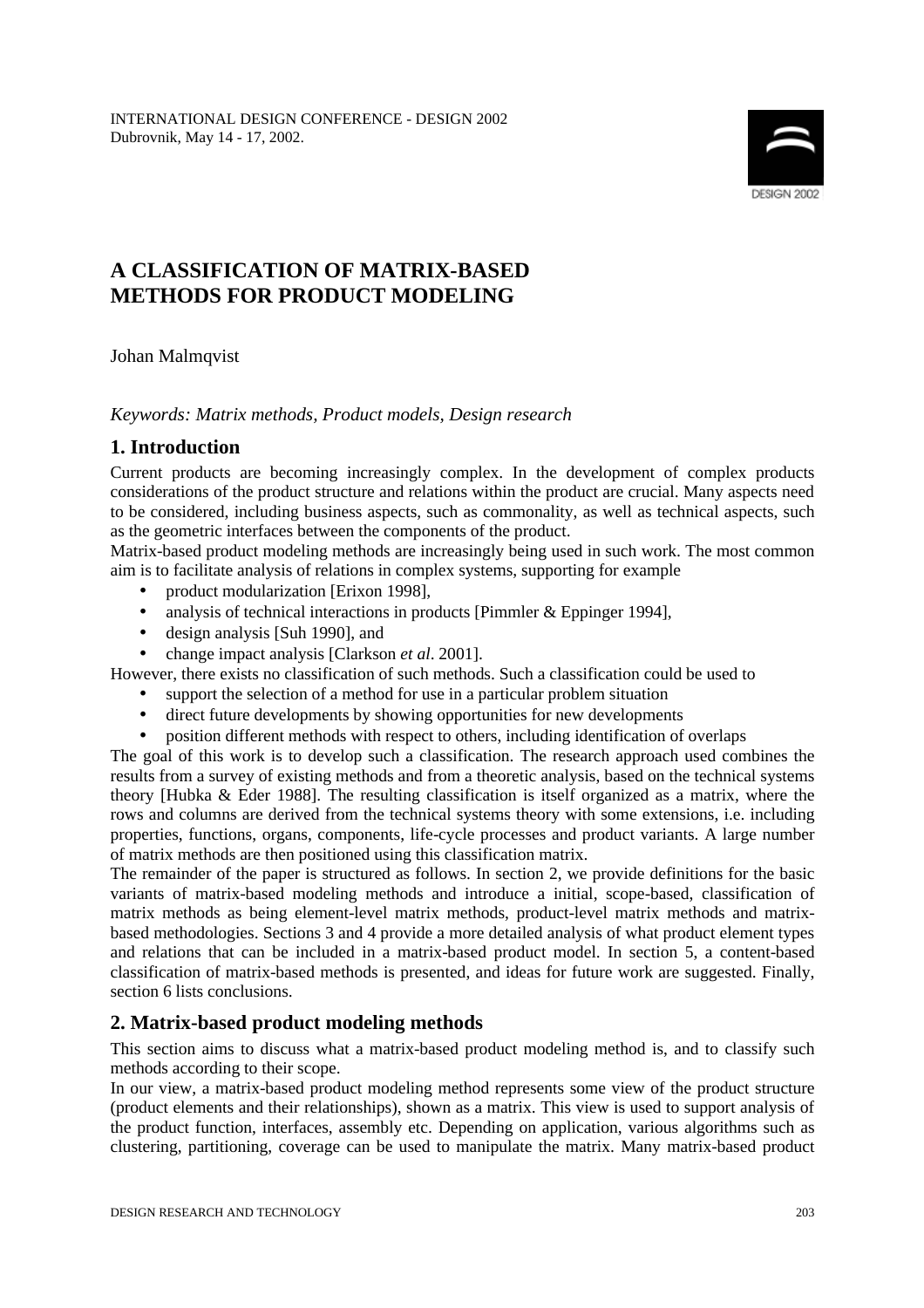modeling exist. A representative sample is referenced in the text and is included in the reference list. The spatial constraints of this paper do not permit an extensive review. However, key contributions are included.

We will in the remainder of the paper use the acronym P-DSM (Product modeling Design Structure Matrix) for such methods. This is motivated by that conventional DSMs [Steward 1981] constitute a major part of the methods that we are interested in. However, conventional DSMs are also used to analyze tasks and organizations and are defined as having the same elements in the rows and columns (inter-domain matrices, see below). Here, we focus on product DSMs only and also consider matrices with different types of elements in the rows and columns (intra-domain matrices). Hence, the modified acronym. We begin by discussing element-level P-DSMs and continue with product-level P-DSMs and matrix methodologies. The findings of this section are summarized in figure 1.

### **2.1 Element-level P-DSMs**

Element-level P-DSMs represent the relationships between the elements/parts/components of a single product in a matrix. There are two sub-types of element-level P-DSMs: inter-domain P-DSMs and intra-domain P-DSMs.

**Inter-domain P-DSMs** represent relations between elements of the same type, for example between two components. The matrix representation can be applied on various levels of abstraction, from properties to components, as shown in figure 2, where the inter-domain P-DSMs are situated along the diagonal of the matrix. The figure further shows that inter-domain P-DSMs can be applied to study interactions between properties/requirements, between functions, between sub-systems/organs/design parameters, between components, and between the life-cycle systems/processes related to the product.

**Intra-domain P-DSMs** represent relations between elements of different types. As shown in figure 2 (all cells except the diagonal) these are usually mappings from a more abstract element type such as function to a more concrete, such as a sub-systems that realizes the functions. The matrix can then be described as representing a set of design decisions or relations between what and how. One example is the Axiomatic Design Matrix [Suh 1990], which captures the relationship between a property or a function, and the design parameter that realizes the property or function. Another example is the Quality Function Deployment (QFD) [Akao 1990] matrix that shows the relationships between a component and the processes that are used to manufacture it.

### **2.2 Product-level P-DSMs**

Product-level P-DSMs provide a mapping between a set of properties or other elements and a number of "whole" alternatives rather than parts. The motivation for such methods is to support decisionmaking about entire products or product platforms, of which product-level variants are the "parts". For instance, developing car platforms requires considerations of common and unique modules within a brand and within a platform but also to see each car variant as a whole [Sudjianto & Otto 2001]. A matrix representation of a platform can then serve as an architecting tool. Examples include the classic methods for concept screening and scoring [Ulrich & Eppinger 2000]. Recent developments have focused analysis of product platforms [Dahmus *et al*. 2000, Sudjianto & Otto 2001]. The product-level P-DSMs that we have found have all been intra-domain. Exploring inter-domain product-level P-DSMs could be an area for future work.

### **2.3 Matrix-based methodologies**

Matrix-based product modeling methodologies utilize some set of P-DSMs in a systematic and coherent way in order to manage a multi-dimensional, complex problem. In addition to the support for solving particular problem, the use of matrices can then be seen as a way of thinking (a mindset) or a standardized mode for communication and documentation.

One category of such methodologies has a strong prescriptive element and aims to support the entire development process from identifying customer needs to establishing manufacturing processes. Examples include QFD [Akao 1990, Clausing 1994] and Axiomatic Design [Suh 1990, Vallhagen 1996]. Various matrices are here used throughout the process, at least to support the major steps. Figure 2 shows how QFD provides intra-domain matrices for most levels of abstraction, but also that the platform and organ levels are not considered by this methodology.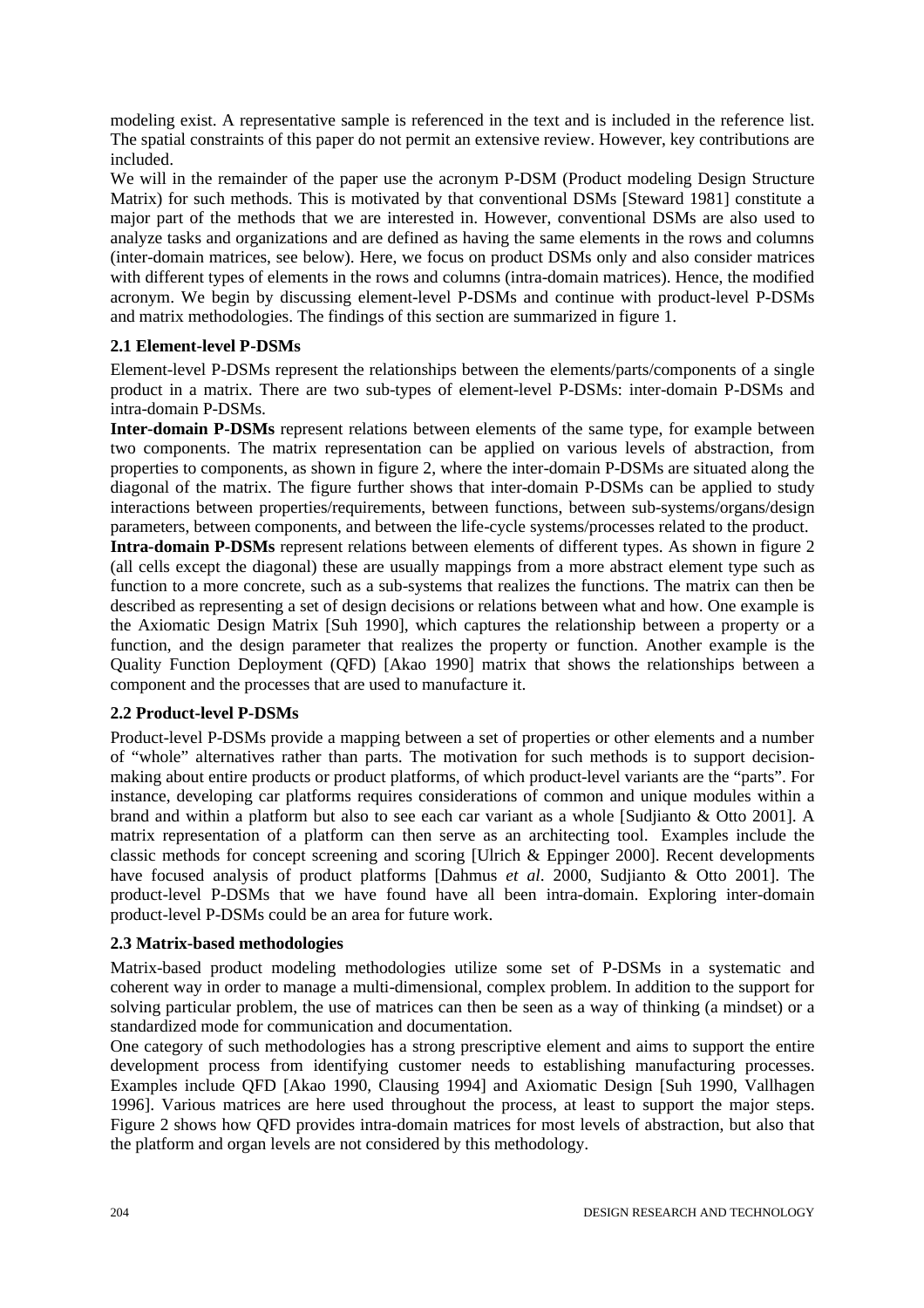



**Figure 1. Overview of matrix-based product modeling method types**

Another category uses matrices as a framework for modeling complex, multidisciplinary systems. For example, product data management (PDM) system development requires consideration of process, information (product), organization and systems [Malmqvist  $&$  Svensson 1999], and inter- as well as intra-domain relations need to be taken into account. Existing methods can effectively model some aspects, but it is difficult to get an overview of the entire PDM system. Using a matrix-based framework then facilitates switching between perspectives and eliminates redundant data collection. Another example in this category is the framework developed by Eppinger & Salminen [2001] to analyze the interactions between the product architecture, development process and organization.

### **3. Product model elements**

The aim of this section is to identify what product model element types that can be the base for a matrix-based product modeling methods. Theses element types will constitute the span for the contentbased classification presented in section 5.

Generally speaking, product models need to cover the entire spectrum from representing customer needs to the points in a geometric model. However, we will here make the delimitation to methods that support design decision-making or interface analysis. Consequently, the finest level of granularity considered is the feature/design parameter/functional surface level.

For product models, the technical systems theory [Hubka  $\&$  Eder 1988] constitutes a key defining framework. At the core of their theory is the definition of function, organ and component (structure) element types, along with the observation that each of these can be described using several levels of abstract and detail. These element types are also used in many matrix-based product modeling methods. However, some other types are also needed: For support throughout the development process, we also need to add a property element type, to represent requirements and behaviour. Further, models of the life-cycle system/processes that the product "meets" during its life-cycle need to be included, as these meetings determine many of the product properties, for example cost [Mortensen & Andreasen 1996]. Finally, we also need element types that represent whole product or product alternatives, in particular since many product-level matrix methods have the aim of support product platform decision-making.

Summarizing this analysis, the following types of element can be included in a matrix-based product modeling method:

• **Properties**: requirements (desired properties) and behaviour (actual properties). Example: the mapping between customer and engineering requirements in the House of Quality [Akao 1990].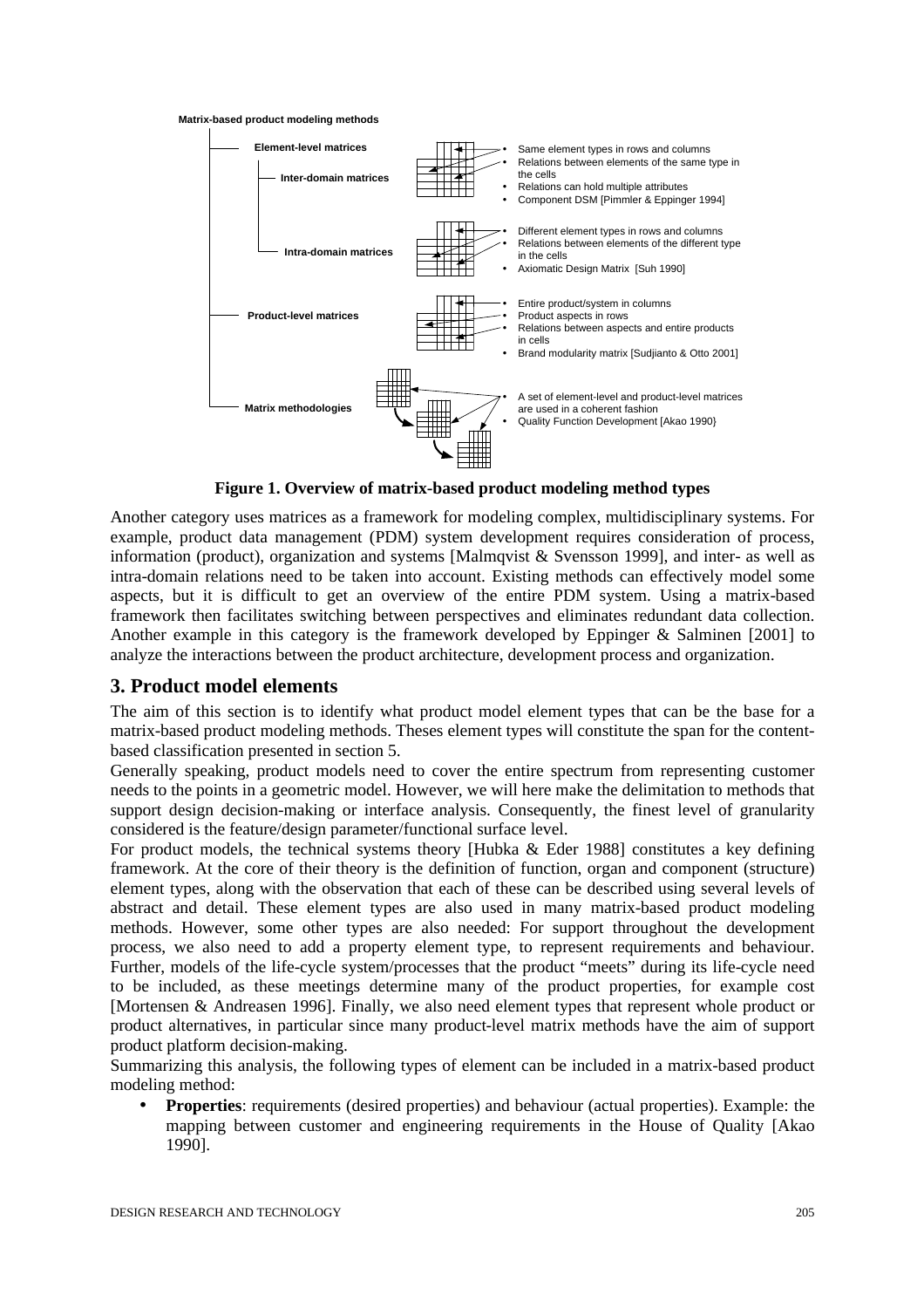- **Functions**: what the system should do in terms of transforming an input to an output or creating an effect.
- **Subsystems/Organs/design parameters/features**: the entities of the product that realize the properties and functions. These can be subsystems, parameters/dimensions, functional surfaces and so on. A structure of such elements constitutes a function-oriented decomposition of the product. Example: for modeling technical interactions between sub-systems based on a function-oriented product decomposition [Pimmler & Eppinger 1994].
- **Components**: the physical parts of the product, as an assembly-oriented decomposition. Examples: for modeling assembly relationships, for analyzing change propagation [Clarkson *et al*. 2001], and for analyzing strategic relationships such as similar module drivers [Blackenfelt 2001].
- **Life-cycle systems/processes**: the systems that the product interacts with during its life-cycle, including parts manufacturing, assembly, distribution and so on. Example: Schlüter [2001].
- **Product-level alternatives or variants**

Existing methods will be classified according to these dimensions in section 5.

# **4. Product model relationships**

The aim of this section is to identify what product model relationship types that can be represented in the cells of a P-DSM, show how they can be modeled, and to identify analysis methods that operate on the relationships. Please note that these relationship types and modeled attributes are those that were found to have been included in P-DSMs. Other relationships types and models certainly exist, for example shape and material definitions of interfaces, but no examples of their use in P-DSMs were found.

# **4.1 Relationship types**

Concerning relationship types, three main types can be identified in the P-DSM literature: functional, design intentional and strategic. These main types all have sub-types.

### *4.1.1 Functional relationships*

This type relates to an interaction in the system during its life-cycle. These relations are usually purposeful and intentionally designed into the system but we also need to consider incidental relations, for example harmful effects that we have not been able to avoid in the system [Liedholm 1999]. Subtypes of this type include:

- **Transfer relationships**. These relationships show a transfer of material, energy or information in the system that actively and purposefully contributes to the function of the system or is incidental.
- **Structural relationships**. Relationships that exist to maintain the structural integrity of the system.
- **Passive relationships**. Relationships that do not contribute to the active function of the system but are still purposeful, for example protective measures.
- **Mechanical degrees of freedom relationships**.
- **Spatial and positional relationships**.

### *4.1.2 Design intentional relationships*

This relationship type captures different design decisions made in the development process and whose implications one might want to investigate or communicate. Sub-types include:

- **Function-solution relationships**. Relationships that show what sub-solutions that contribute to a particular sub-function. See for example Suh [1990].
- **Selectional relationships**. These show what alternative that has been chosen from a set of alternatives, for example what solution that has been chosen for a particular function in a product-level variant.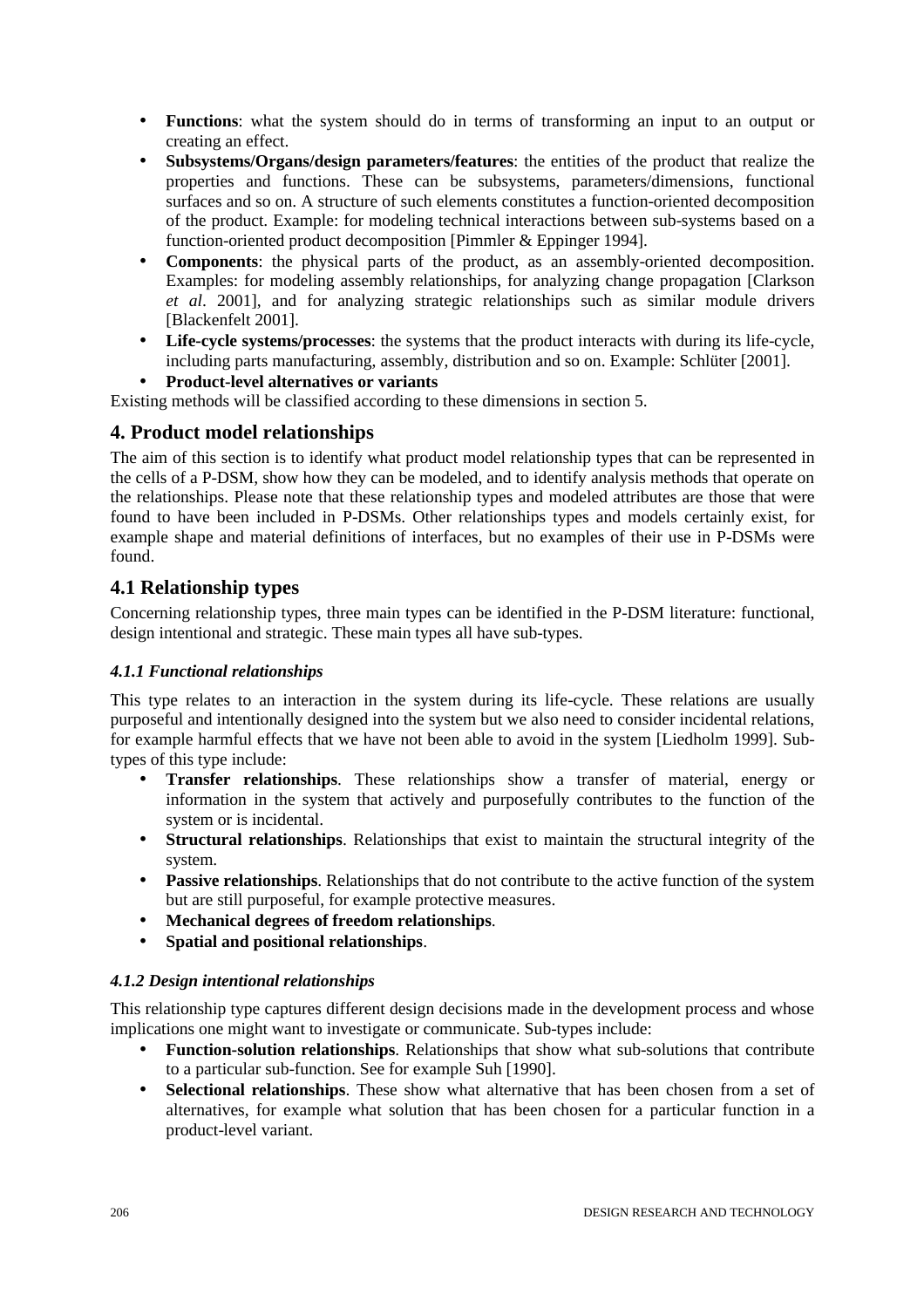- **Decompositional relationships**. The relationship shows the distribution of something on different elements, for example a weight budget or the allocation of functions to sub-systems.
- **Behavioural relationships**. The (actual) relationship between a product component and a product property, for example weight.

### *4.1.3 Strategic relationships*

This type describes the relationship between a particular part and some business-strategy objective, for example standardization or carry-over [Erixon 1998].

### **4.2 Relationship modeling**

The relationship types identified above can further be modeled in many ways, summarized below:

- As existing/non-existing. The existing relationships are marked in the matrix, typically with an "X" or a "1". The other cells are left blank, or marked by zeros ("0").
- **Descriptive text**. Variants include functional descriptions ("This interface exists in order to transfer electrical energy from component X to Y") and classifications ("purposeful incidental").
- **Selections**. A finite set of alternatives can be chosen. For example, alternative solutions for a particular sub-function in a product-level alternative.
- **Qualitative scales**. The strength of the interaction is assessed using a qualitative scale. Examples: "Weak – Strong – Very Strong", "Harmful – Beneficial".
- **Quantitative scales**. The strength of the interaction is assessed using a quantitative scale, possibly measuring a physical property. Examples: "-9 -- +9", "- -- 0 -- +", " $F = 10 N$ ". The value for the relationship can be subjectively assessed or computed.

### **4.3 Analysis methods**

Based on the contents of the relationships, a number of methods can be applied to analyze and manipulate P-DSMs. We have identified the following main types:

- **Clustering** methods organize the matrix in such a way that elements with strong relationships are gathered in blocks or "chunks" and the matrix will have a block-diagonal form [Pimmler & Eppinger, 1994, Sosa *et al*., 2000]. The analysis can support tasks like identifying beneficial and detrimental relations. Various indices support the analysis [Blackenfelt 2000]
- **Partitioning** methods sort the matrix in such a way that feedback/iterations in a process are minimized. This can be applied to functions or to design parameters [Suh 1990, Smith  $\&$ Eppinger 1997].
- **Coverage** methods analyze the matrix in order to detect requirements that are not allocated, functions that are not realized, components that lack an assigned function and so on. Furthermore, potential conflict areas can be identified, for example when a particular function is realized by multiple components [Akao 1990, Clausing 1994, Suh 1990, Malmqvist & Svensson 1999].
- Index computation methods compute some aggregate value based on the contents of the cells. Examples include the computation of total value in the concept scoring method [Ulrich & Eppinger 2000] or the strength of a particular module driver in Modular Function Deployment [Erixon 1998].
- **Interaction** analysis methods consider the contents of individual relations and advise strategies for re-design in order to eliminate or at least manage harmful effects [Liedholm 1999].
- **Change propagation** analysis methods follow the relations from a particular element to its closest related elements, and then to other related elements. In this way, the impact of a change proposal can be identified. Aspect such as probability and amount of re-work can be used as factors in the analysis [Clarkson *et al*. 2001]
- **Alignment** methods compare the contents of two related matrices, such as a product and the organization structure. Differences are highlighted in order to identify areas where the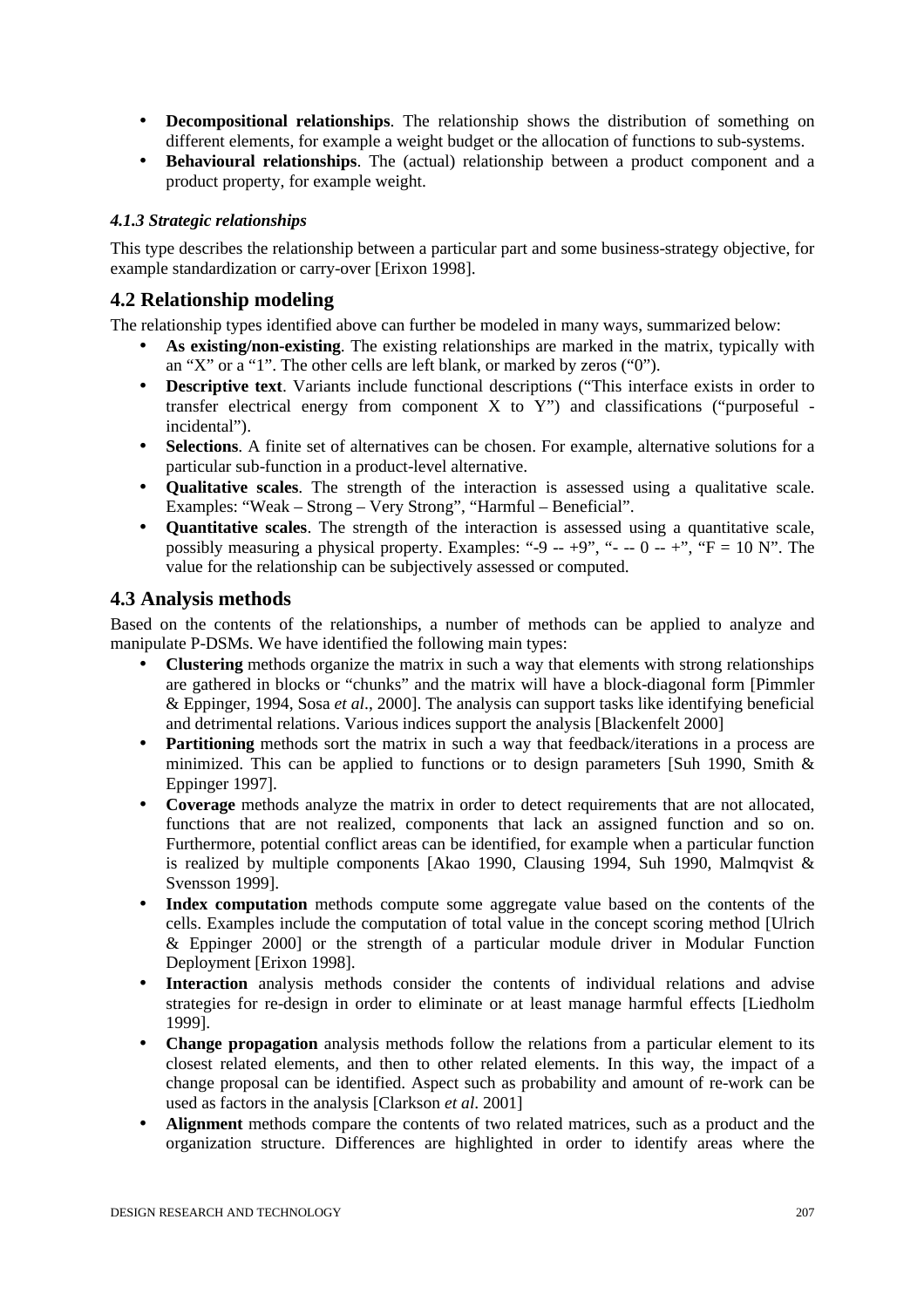organization may find difficulties in managing interfaces existing in the product [Eppinger & Salminen 2001].

In addition, many matrix methods rely on less formalized analysis methods, such as colour coding.

### **5. Classification of matrix-based product models**

This section will summarize and discuss the results from sections 2-4. The summary is made in form of a matrix, based on the elements of the technical systems theory. See figure 2.

As evident from the figure, the matrix is well populated above and on the diagonal. This indicates that most P-DSMs have been developed to support reasoning either going from a more abstract representation to a more concrete, or within a domain. Only one method goes in the opposite direction, Olsson [1976]. The figure further shows that current P-DSMs cover a major part of what is theoretically needed according to the technical systems theory, with a single but major exception of product-level variants.

The classification matrix can provide a means for selection of methods in a particular situation. In each cell, there are typically several methods. In some cases, these differ with respect to aim and contents. For example, in the Component-Component cell, the strategic DSM includes business issues while the component DSM does not. However, in the Function-sub-system cell, the axiomatic design matrix and the QFD matrix 2 are essentially the same. The matrix presented here allows the detection of such overlaps.

As can be expected, the matrix methodologies provide methods for most intra-domain steps. For example, QFD supports the analysis within the property domain, when going from properties to functions, from functions to components, from components to life-cycle processes and within the lifecycle domain. However, the organ and product platform level is not addressed. Similarly, axiomatic design does not support platform design.

One method is placed in two cells: the axiomatic design matrix. It can be used for mapping from either properties or functions to design parameters. This reflects the flexibility/ambiguity of this method.

A non-named method has been classified as "used in some companies". This refers to a requirementpart mapping used in at least one Swedish firm. However, we have not found any scientific paper on the pro's and con's of this matrix, which shortcuts the contents of several matrices used in the literature.

The content classification matrix has some empty cells also above the diagonal:

- There is a lack of mapping from requirements to life-cycle systems/processes. However, the Olsson matrix [1976] could be used for collecting the same information.
- There is a lack of mapping from function to life-cycle systems/processes. Such a method might be developed, although its application is unclear.
- There are no matrix methods for mapping from sub-systems/organs/design parameters to product-level alternatives. Such a matrix method could be developed to support product architecture design. Sudjianto & Otto [2001] have developed a similar method with function as a basis. A sub-system-based method might have the advantage of easier utilization of product data that exists in a company. Closely related to this could be a matrix that maps from components to product-level alternatives.
- Matrix methods have not yet been applied for mapping between product-level alternatives. If such a method were developed, a major challenge would be the selection of data in the cells. A measure of similarity, perhaps multi-dimensional, could be one alternative.

One issue with P-DSMs is that while they are an excellent tool for visualizing complex relationships and for identifying problem areas, they provide decision support rather than decision automation. The only P-DSM methods that provide a direct recommendation for a decision are the concept screening and concept scoring methods [Ulrich & Eppinger 2000] and the Axiomatic Design Matrix [Suh 1990]. However, major issues that are dealt with by using P-DSMs are less well supported. Examples include platform decisions and function allocation. Here, the P-DSMs show the structure and relations but interpretation is difficult. The problem is emphasized when multiple attributes of the relations need to be considered, for example geometry, function, commonality and so on. There is a lack of measures that combine various attributes into aggregate measures to which clustering algorithms can be applied,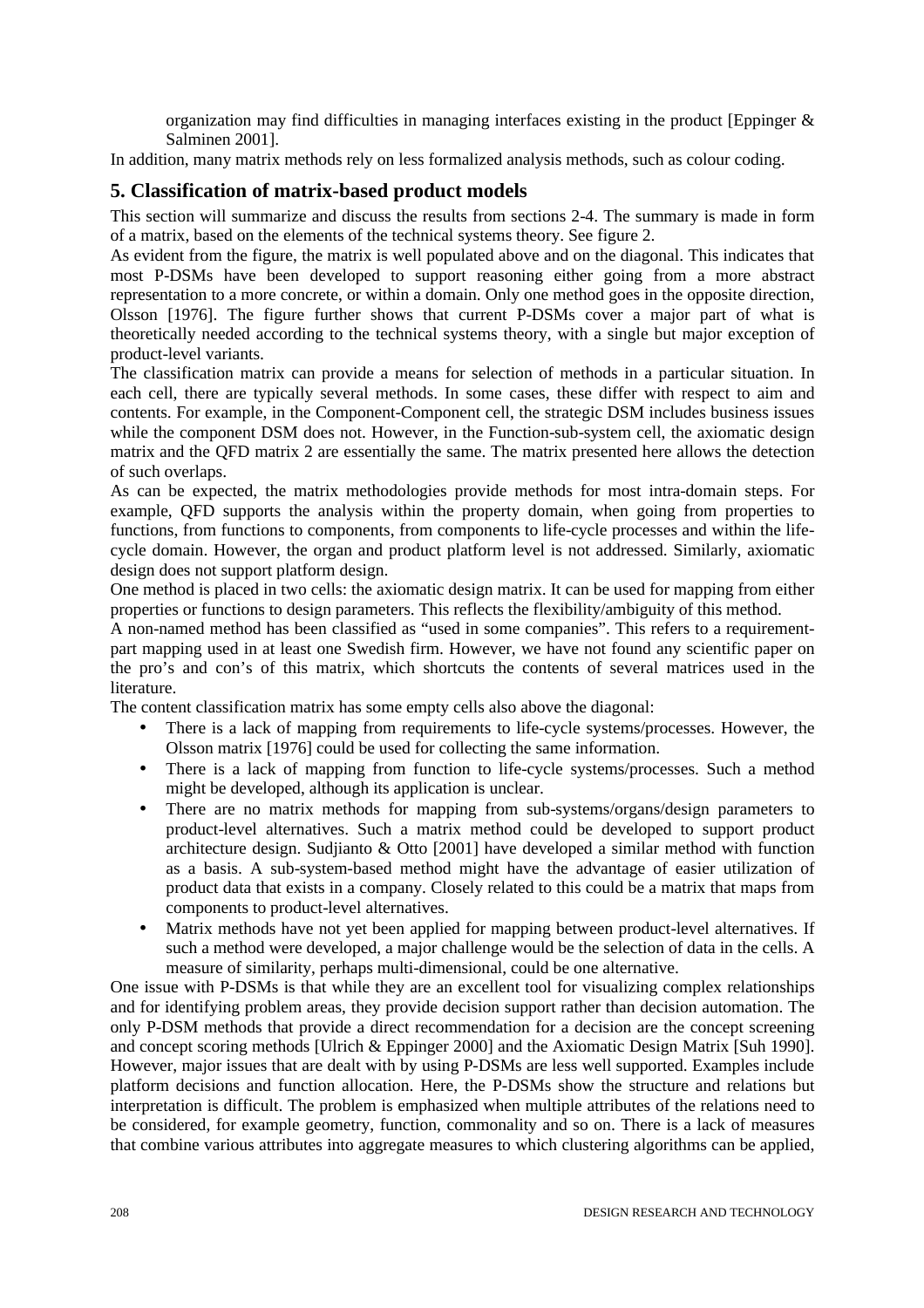or algorithms that can analyze multiple attributes. Some work is on-going in this direction, e.g., Blackenfelt [2001], but more needs to be done.

One major P-DSM application could be change impact analysis. Methods such as that developed by Clarkson *et al*. [2001] are available. However, it may be very difficult to find the input data for the change impact analysis, especially if this type of analysis is going to be performed on a day-to-day basis. Many companies today do not store interface information in a systematic way. Moreover, if the data exists, it is likely to be spread in various source systems such as M-CAD, E-CAD, software code files and so on. There is a need for methods for gathering the data and putting it together. The PDM system may be a suitable place for long-term storage.

|                                                   | Properties/                  | <b>Functions</b>                      | Sub-systems/                                                        | <b>Components/ Modules</b>                                                                    | Life-cycle                                                  | Product-level                                                    |
|---------------------------------------------------|------------------------------|---------------------------------------|---------------------------------------------------------------------|-----------------------------------------------------------------------------------------------|-------------------------------------------------------------|------------------------------------------------------------------|
|                                                   | Requirements                 |                                       | Organs/<br>Design Param's                                           |                                                                                               | <b>Processes</b>                                            | alternatives/ variants                                           |
| Properties/<br>requirements                       | QFD matrix 1: roof<br>[1, 5] | Axiomatic Design<br>CA-FR matrix [23] | Axiomatic Design FR-<br>DP matrix [23]                              | Used in some companies                                                                        |                                                             | Concept screening [24]                                           |
|                                                   | Trade-off matrix             |                                       | Optimization problem<br>linearization [2]                           | <b>Module Indication Matrix</b><br>[3, 7, 12, 21]                                             |                                                             | Concept scoring [24]                                             |
| <b>Functions</b>                                  |                              | Task DSM [22]                         | Axiomatic Design FR-<br>DP matrix [23]<br>QFD matrix 2 [1, 5]       | <b>Function allocation</b><br>(sharing) matrix [11]<br>Tol chain matrix [9]                   |                                                             | Modularity matrix [6]<br>Brand modularity matrix<br>$\sqrt{191}$ |
| Sub-systems/<br>Organs/<br>Design Param's         |                              |                                       | Parameter DSM [17]<br>Component DSM (func<br>view) [10, 11, 15, 18] | Organ-component<br>mapping [11]                                                               | Axiomatic Design<br>$DP-PV$ matrix +<br>extensions [23, 25] |                                                                  |
| Components/<br>Modules/                           |                              |                                       |                                                                     | Component DSM (assy<br>view) [10, 11, 15, 18]<br>Strategic DSM [3]<br>Product risk matrix [4] | QFD matrix 3 [1, 5]                                         |                                                                  |
| Life-cycle<br><b>Processes</b>                    | Criteria matrix [14]         |                                       |                                                                     |                                                                                               | QFD matrix 4 [1, 5]<br>Life Cycle Design<br>Matrix [16]     |                                                                  |
| <b>Product-level</b><br>alternatives/<br>variants |                              |                                       |                                                                     |                                                                                               |                                                             |                                                                  |

**Figure 2. Content-based classification of matrix-based product modeling methods**

### **6. Conclusions**

In the development of today's complex products, issues concerning design of the product structures are crucial. Matrix-based product modeling methods can support this activity by, for example, visualizing, structuring and analyzing complex products. Moreover, matrix-based methodologies bring together several matrix-based methods to address complex problems. However, most matrix-based modeling methods offer decision support, but not decision automation, and interpretation can be difficult.

Matrix-based methods can be classified according to scope and content.

With respect to scope, element-level matrices, product-level matrices and matrix methodologies can be distinguished. The matrices can be further categorised as inter-domain or intra-domain matrices.

With respect to content, a classification can be developed on the basis of what element types and relations are captured in the matrix. Concerning element types, it is shown that current matrix-based product modeling methods include properties, functions, organs, components, life-cycle processes/systems and product-level alternatives. The relations modeled in the matrices include functional, design intentional and strategic relations. A matrix containing these elements and relations can be constructed in which a large number of matrix methods can be positioned.

Future work in the area should lead to the development of additional methods that support platform development, algorithms that consider multiple attributes per relation and links to external software, for example CAD and PDM.

### **References**

*Akao, Y. "Quality Function Deployment, QFD - Integrating Customer Requirements into Product Design". Productivity Press, Portland, ON, USA, 1990.*

*Andersson, J. "Multi-Objective Optimization in Engineering Design". PhD thesis, Linköping University, Linköping, Sweden, 2001.*